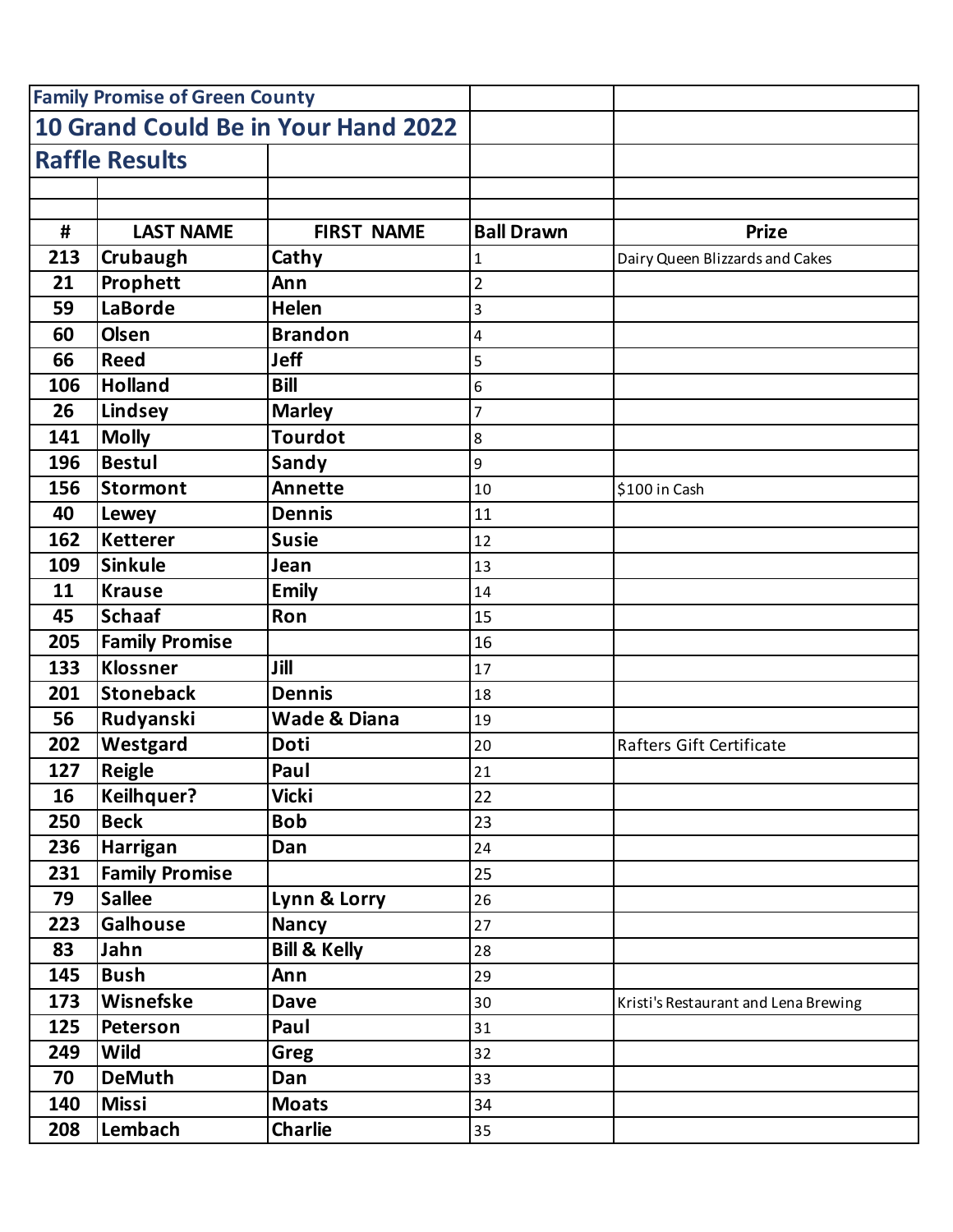| #               | <b>LAST NAME</b>      | <b>FIRST NAME</b>        | <b>Ball Drawn</b> | <b>Prize</b>                  |
|-----------------|-----------------------|--------------------------|-------------------|-------------------------------|
| 86              | <b>Benkert</b>        | Jan                      | 36                |                               |
| 29              | Conway                | <b>Jeff</b>              | 37                |                               |
| $\overline{2}$  | Coulthard             | <b>Erica</b>             | 38                |                               |
| 31              | Parr                  | John                     | 39                |                               |
| 114             | Lincicum              | <b>Diana</b>             | 40                | Swiss Colony Gift Certificate |
| 186             | <b>Moser</b>          | Linda                    | 41                |                               |
| 44              | <b>Klosterman</b>     | Jenn                     | 42                |                               |
| 178             | <b>Miller</b>         | Dan                      | 43                |                               |
| 167             | <b>Manning</b>        | <b>Ehren</b>             | 44                |                               |
| $6\phantom{1}6$ | <b>Freitag</b>        | Kay                      | 45                |                               |
| 110             | <b>Schneeberg</b>     | <b>Chantel</b>           | 46                |                               |
| 23              | Thompson              | <b>Konnie</b>            | 47                |                               |
| 53              | <b>Olsen</b>          | <b>David</b>             | 48                |                               |
| 146             | Curran                | Sue                      | 49                |                               |
| 112             | <b>Obert</b>          | <b>Claire</b>            | 50                | Tender Filet Gift Certificate |
| 248             | Gafner                | <b>Urs</b>               | 51                |                               |
| 214             | Johnson               | <b>Steve</b>             | 52                |                               |
| 3               | <b>Beckman</b>        | <b>Jerry</b>             | 53                |                               |
| 233             | Seffrood              | Greg                     | 54                |                               |
| 91              | <b>Briggs</b>         | <b>Bart &amp; Deb</b>    | 55                |                               |
| 113             | <b>Obert</b>          | <b>Christine</b>         | 56                |                               |
| 235             | <b>Everson</b>        | <b>Tallie</b>            | 57                |                               |
| 105             | <b>Brayko</b>         | <b>Marcy</b>             | 58                |                               |
| 47              | <b>Brunner</b>        | Jon                      | 59                |                               |
| 179             | Ruda                  | Jean                     | 60                | Tender Filet Gift Certificate |
| 124             | <b>Kent</b>           | <b>Mandy &amp; Brock</b> | 61                |                               |
| 177             | <b>Smith</b>          | CaSandra                 | 62                |                               |
| 244             | <b>Coulthard</b>      | <b>Erica</b>             | 63                |                               |
| 71              | <b>DePetro</b>        | <b>Margaret</b>          | 64                |                               |
| 54              | Carr                  | Jum & Jenny              | 65                |                               |
| 206             | Lembach               | Jennie                   | 66                |                               |
| 243             | <b>Wells</b>          | <b>Harriet</b>           | 67                |                               |
| 150             | <b>Burton</b>         | <b>Chris</b>             | 68                |                               |
| 48              | <b>Coffing</b>        | <b>Katie</b>             | 69                |                               |
| 204             | <b>Family Promise</b> |                          | 70                | Cash                          |
| 176             | <b>Miller</b>         | Sean & Jenny             | 71                |                               |
| 4               | <b>Klinzing</b>       | <b>Marge</b>             | 72                |                               |
| 217             | Ruda                  | <b>Bill</b>              | 73                |                               |
| 138             | <b>Bruno</b>          | <b>Eileen</b>            | 74                |                               |
| 159             | Latimer               | Cathy                    | 75                |                               |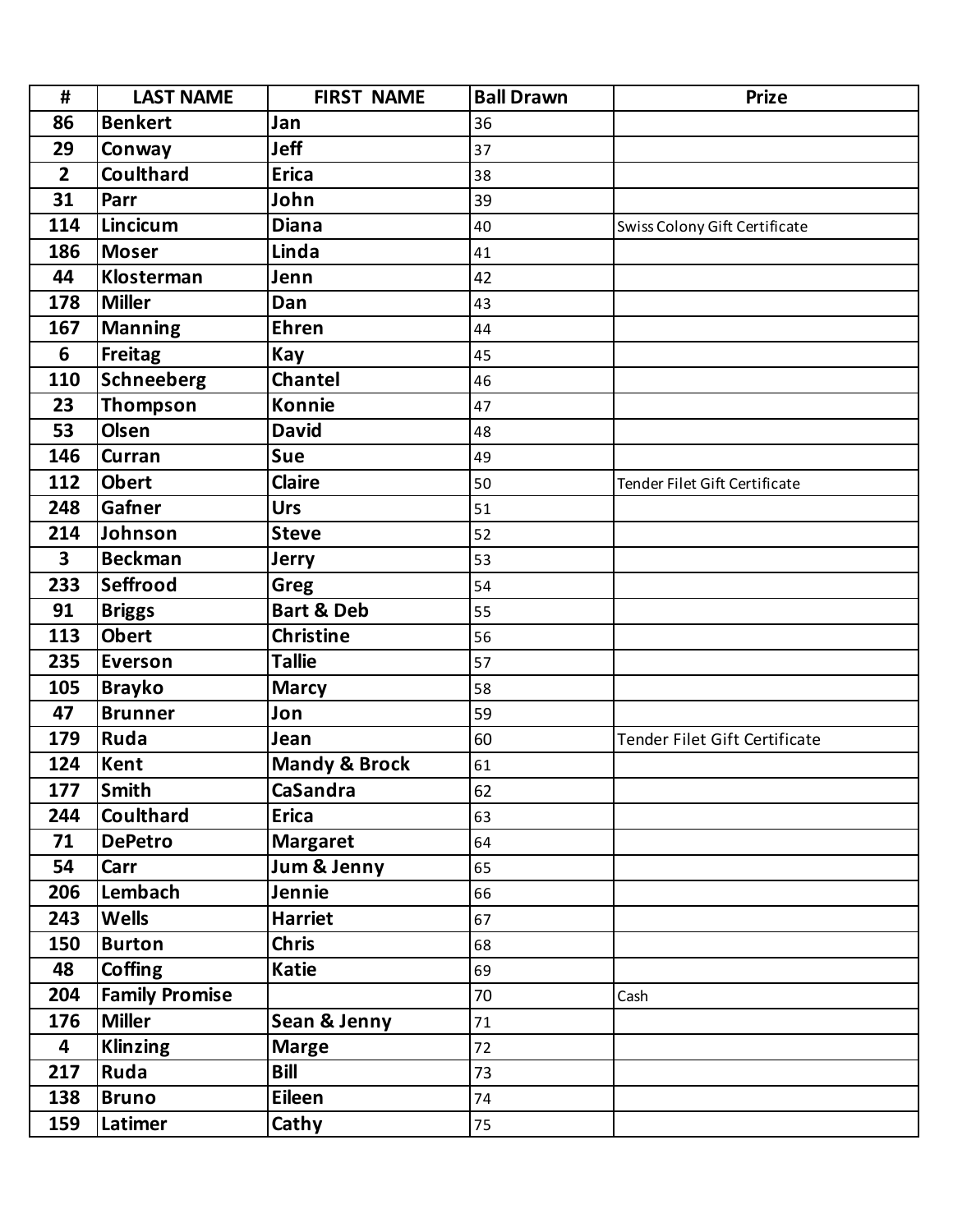| #            | <b>LAST NAME</b>      | <b>FIRST NAME</b>         | <b>Ball Drawn</b> | <b>Prize</b>            |
|--------------|-----------------------|---------------------------|-------------------|-------------------------|
| 9            | Gleason               | <b>Rick</b>               | 76                |                         |
| 37           | <b>Marty</b>          | Janice                    | 77                |                         |
| 35           | <b>Vosters</b>        | <b>Scott</b>              | 78                |                         |
| 42           | <b>Beechtolt</b>      | <b>Steve</b>              | 79                |                         |
| 17           | <b>Tschanz</b>        | <b>Melva</b>              | 80                | Overnight Super 8 Suite |
| 170          | Peterson              | Joe                       | 81                |                         |
| 198          | Thompson              | <b>Thor</b>               | 82                |                         |
| 90           | <b>Nack</b>           | Linda                     | 83                |                         |
| 68           | <b>Bucher</b>         | Jane                      | 84                |                         |
| 185          | <b>Fields</b>         | <b>Mary</b>               | 85                |                         |
| 136          | <b>Henke</b>          | <b>Becky</b>              | 86                |                         |
| 130          | Seffrood              | <b>Greg</b>               | 87                |                         |
| 168          | <b>Bowen</b>          | <b>Liz</b>                | 88                |                         |
| 211          | Lembach               | Jennie & Charlie          | 89                |                         |
| 77           | <b>Bruce</b>          | <b>Jim &amp; Veronica</b> | 90                | \$100 New Glarus Money  |
| $\mathbf{1}$ | <b>Gellings</b>       | Lisa                      | 91                |                         |
| 117          | Seffrood              | Greg                      | 92                |                         |
| 152          | Wagner                | <b>Diane</b>              | 93                |                         |
| 212          | <b>Davis</b>          | <b>Russ</b>               | 94                |                         |
| 144          | <b>Hoesley</b>        | <b>Keith</b>              | 95                |                         |
| 12           | <b>Armstrong</b>      | <b>Sue</b>                | 96                |                         |
| 155          | <b>Stormont</b>       | <b>Annette</b>            | 97                |                         |
| 13           | <b>Rieder</b>         | Gloria                    | 98                |                         |
| 184          | <b>Henning</b>        | <b>Trent</b>              | 99                |                         |
| 84           | Seffrood              | Greg                      | 100               | \$100 New Glarus Money  |
| 20           | <b>Tschanz</b>        | <b>Deb</b>                | 101               |                         |
| 10           | <b>Family Promise</b> | <b>Green County</b>       | 102               |                         |
| 160          | <b>Mike</b>           | Carey                     | 103               |                         |
| 199          | <b>Clark</b>          | <b>Darrell</b>            | 104               |                         |
| 52           | Parr                  | <b>David</b>              | 105               |                         |
| 74           | Georgenson            | Paula                     | 106               |                         |
| 190          | <b>Benkert</b>        | Jan                       | 107               |                         |
| 154          | <b>Aurit</b>          | <b>Becky</b>              | 108               |                         |
| 123          | Knox                  | <b>William</b>            | 109               |                         |
| 225          | <b>Butson</b>         | Gina                      | 110               | \$100 New Glarus Money  |
| 36           | Solomon               | <b>Victoria</b>           | 111               |                         |
| 228          | Kindschi              | <b>Claire</b>             | 112               |                         |
| 62           | Rudyanski             | Wade & Diana              | 113               |                         |
| 187          | <b>Family Promise</b> |                           | 114               |                         |
| 25           | Douma                 | <b>Mark</b>               | 115               |                         |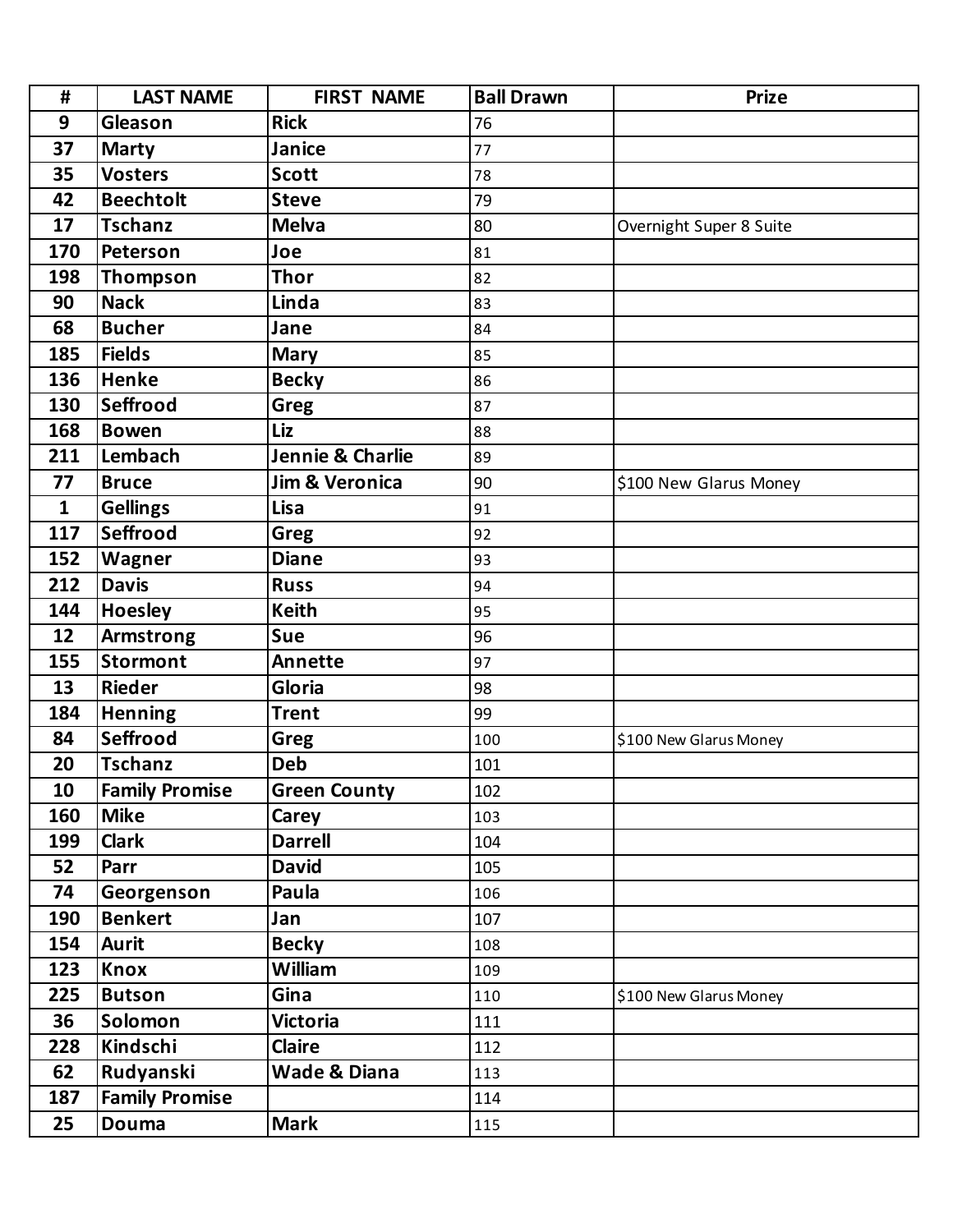| #   | <b>LAST NAME</b>      | <b>FIRST NAME</b>          | <b>Ball Drawn</b> | <b>Prize</b>          |
|-----|-----------------------|----------------------------|-------------------|-----------------------|
| 50  | <b>Myers</b>          | <b>Skyler</b>              | 116               |                       |
| 24  | Seffrood              | Greg                       | 117               |                       |
| 219 | <b>Kippley</b>        | <b>Shawn</b>               | 118               |                       |
| 104 | <b>Markham</b>        | <b>Kim</b>                 | 119               |                       |
| 72  | <b>Russell</b>        | <b>Nathan</b>              | 120               | Kwik Trip Gift Card   |
| 247 | <b>Voss</b>           | <b>Marcia</b>              | 121               |                       |
| 195 | Hossman               | <b>Ellen</b>               | 122               |                       |
| 107 | <b>Holland</b>        | <b>Bill</b>                | 123               |                       |
| 34  | <b>Einbeck</b>        | <b>Brian</b>               | 124               |                       |
| 120 | <b>Knox</b>           | <b>Shirley</b>             | 125               |                       |
| 238 | <b>Najat</b>          | Joseph                     | 126               |                       |
| 166 | Latimer               | <b>Sara</b>                | 127               |                       |
| 76  | <b>Fetterolf</b>      | <b>Mark</b>                | 128               |                       |
| 143 | Jaeggi                | Julie                      | 129               |                       |
| 63  | Rudyanski             | <b>Wade &amp; Diana</b>    | 130               | <b>Brodhead Money</b> |
| 239 | <b>Hyland</b>         | <b>Terry &amp; Lindsey</b> | 131               |                       |
| 18  | Rabotski              | Ed & Sandy                 | 132               |                       |
| 15  | <b>Tschanz</b>        | Henry                      | 133               | \$500 consolation     |
| 88  | <b>Marko</b>          | Danielle & Justin          | 134               |                       |
| 153 | <b>Kloepping</b>      | Ann                        | 135               |                       |
| 14  | <b>Rieder</b>         | <b>Mark</b>                | 136               |                       |
| 221 | <b>Hyland</b>         | <b>Terry &amp; Lindsey</b> | 137               |                       |
| 175 | <b>Schmidt</b>        | <b>Kurt</b>                | 138               |                       |
| 189 | <b>Family Promise</b> |                            | 139               |                       |
| 87  | <b>Bush</b>           | Cathy                      | 140               | <b>Brodhead Money</b> |
| 75  | <b>Broderick</b>      | Courtney                   | 141               |                       |
| 51  | Larson                | Lorri                      | 142               |                       |
| 151 | Zimmerman             | Cindy                      | 143               |                       |
| 183 | <b>Hilliard/Burgy</b> | Carolyn/May                | 144               |                       |
| 193 | Zimmerman             | Cindy                      | 145               |                       |
| 43  | <b>Kranig</b>         | <b>Brenda</b>              | 146               |                       |
| 49  | Jacobson              | Gerber                     | 147               |                       |
| 38  | Parr                  | Angie                      | 148               |                       |
| 163 | <b>Hayes</b>          | Dorothy                    | 149               |                       |
| 94  | Wellman               | Toni                       | 150               | Super 8 Suite         |
| 80  | Jahn                  | Jason                      | 151               |                       |
| 169 | Carey                 | Lange                      | 152               |                       |
| 148 | <b>Nofsinger</b>      | <b>Doug</b>                | 153               |                       |
| 164 | <b>Ellefsen</b>       | Teri                       | 154               |                       |
| 58  | Rudyanski             | Wade & Diana               | 155               |                       |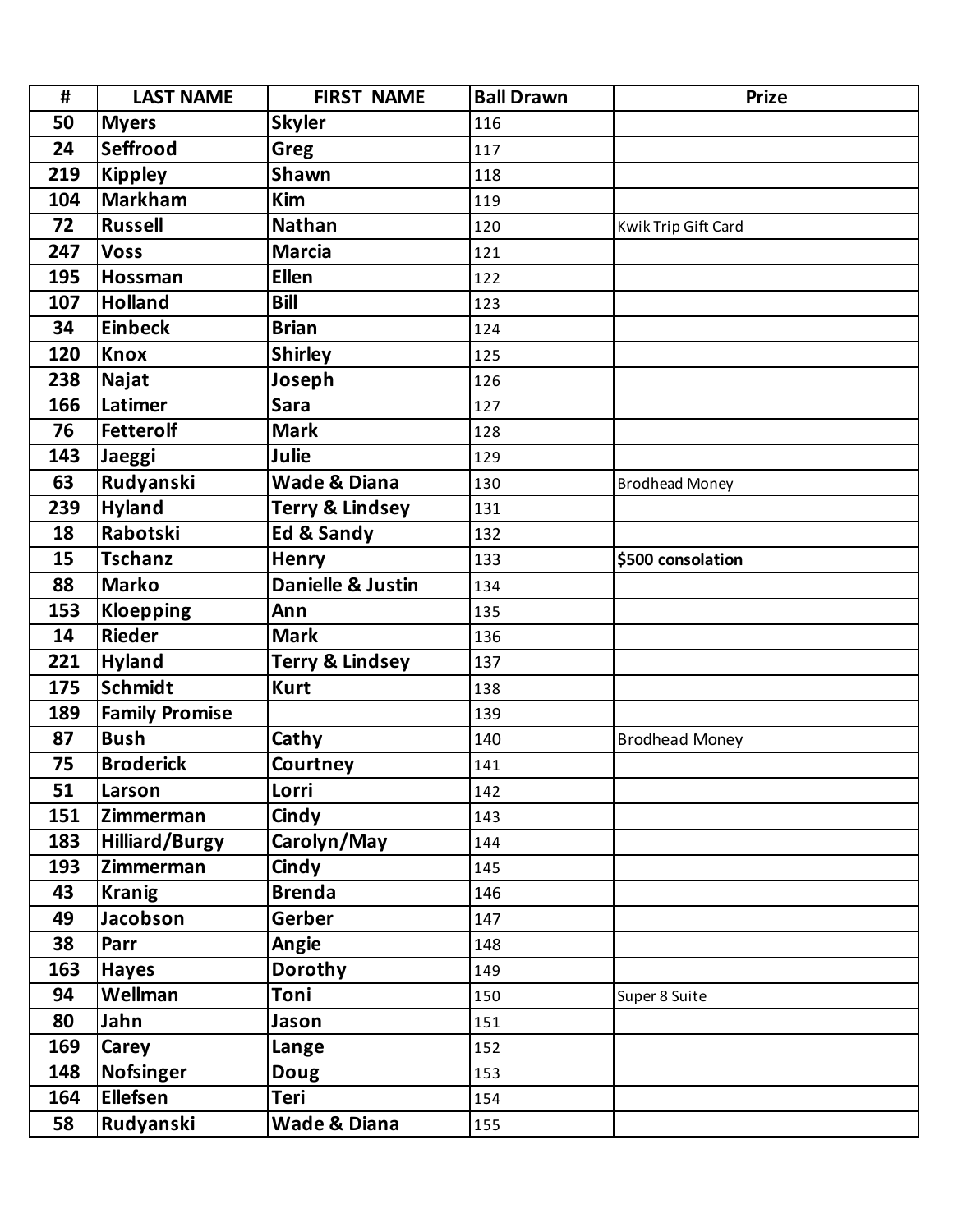| $\pmb{\sharp}$ | <b>LAST NAME</b>      | <b>FIRST NAME</b>         | <b>Ball Drawn</b> | <b>Prize</b>                      |
|----------------|-----------------------|---------------------------|-------------------|-----------------------------------|
| 147            | <b>Fedders</b>        | Penny                     | 156               |                                   |
| 65             | <b>Olsen</b>          | Joe                       | 157               |                                   |
| 234            | <b>Hearing</b>        | Carl                      | 158               |                                   |
| 188            | <b>Family Promise</b> |                           | 159               |                                   |
| 126            | Conway                | <b>Twitty &amp; Diane</b> | 160               | Cash                              |
| 73             | Thompson              | <b>Tom</b>                | 161               |                                   |
| 92             | <b>Holmstrom</b>      | Pat                       | 162               |                                   |
| 210            | Lembach               | <b>Charlie</b>            | 163               |                                   |
| 30             | Anderson              | Dan                       | 164               |                                   |
| 227            | <b>Bean</b>           | Ginny                     | 165               |                                   |
| 240            | <b>Hraban</b>         | <b>Sharon</b>             | 166               |                                   |
| 64             | <b>Miller</b>         | Rich & Sheryl             | 167               |                                   |
| 137            | Wheeler               | Lynne                     | 168               |                                   |
| 226            | <b>Hutchinson</b>     | <b>Mike</b>               | 169               |                                   |
| 245            | <b>Ilgen</b>          | Connie                    | 170               | MH Infinity Gift Card             |
| 69             | Nepomiachi            | <b>Melissa</b>            | 171               |                                   |
| 161            | <b>Ketterer</b>       | <b>Mark</b>               | 172               |                                   |
| 118            | <b>Family Promise</b> |                           | 173               |                                   |
| 128            | <b>Schramer</b>       | <b>Meghan</b>             | 174               |                                   |
| 108            | <b>Holland</b>        | <b>Bill</b>               | 175               |                                   |
| 103            | <b>Beck</b>           | <b>Bob</b>                | 176               |                                   |
| 203            | <b>Family Promise</b> |                           | 177               |                                   |
| 174            | <b>Schmidt</b>        | Roy                       | 178               |                                   |
| 237            | <b>Reffue</b>         | <b>Bob</b>                | 179               |                                   |
| 39             | <b>Muggenburg</b>     | <b>Eric</b>               | 180               | Lueke's Jewelers Gift Certificate |
| 97             | Thompson              | <b>Deb</b>                | 181               |                                   |
| 218            | Stietz                | <b>Tara</b>               | 182               |                                   |
| 135            | <b>Barrett</b>        | Paul                      | 183               |                                   |
| 96             | <b>Nack Family</b>    | Linda                     | 184               |                                   |
| $\overline{7}$ | <b>Adrian</b>         | <b>Heidi</b>              | 185               |                                   |
| 182            | Camacho               | Rafael                    | 186               |                                   |
| 89             | Thompson              | <b>Deb</b>                | 187               | \$250 consolation                 |
| 81             | <b>Jahn Gurske</b>    | <b>Kirsten</b>            | 188               |                                   |
| 215            | Geissbuhler           | Donna                     | 189               |                                   |
| 139            | <b>Bean</b>           | Ginny                     | 190               | Cash                              |
| 165            | Lange                 | Mary Jo                   | 191               |                                   |
| 115            | Anderson              | <b>Karen</b>              | 192               | \$100 Consolation                 |
| 82             | <b>Skulan</b>         | <b>Naomi</b>              | 193               |                                   |
| 122            | <b>Blair</b>          | Jessica                   | 194               |                                   |
| 180            | Graber                | Erlene                    | 195               |                                   |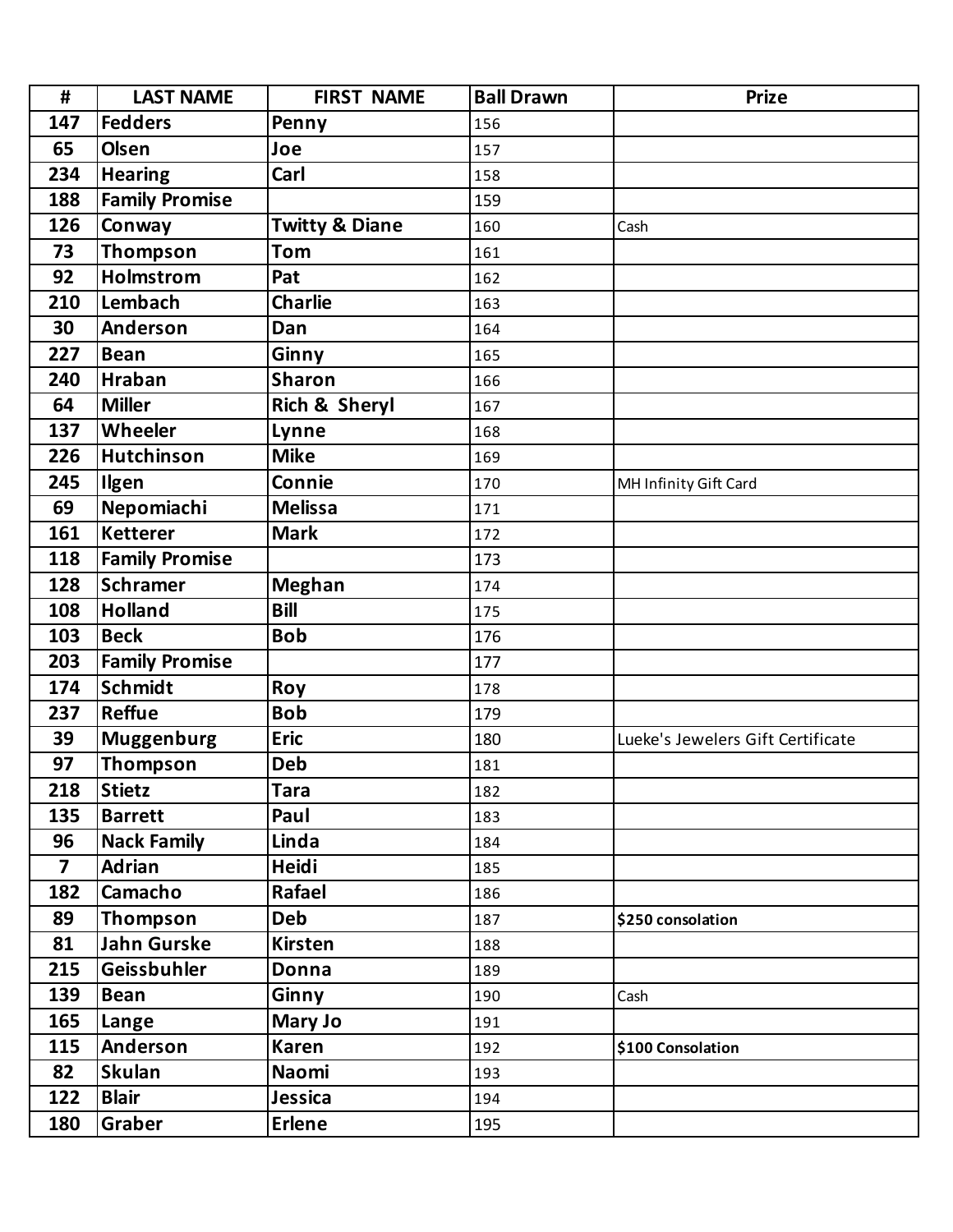| #   | <b>LAST NAME</b>      | <b>FIRST NAME</b>          | <b>Ball Drawn</b> | <b>Prize</b>                        |
|-----|-----------------------|----------------------------|-------------------|-------------------------------------|
| 209 | Lembach               | Jennie                     | 196               |                                     |
| 207 | Graf                  | <b>Nicole</b>              | 197               |                                     |
| 27  | <b>Sutter</b>         | Gloria                     | 198               |                                     |
| 5   | <b>Beckman</b>        | Paula                      | 199               |                                     |
| 131 | <b>Teehan</b>         | Sybil                      | 200               | Riemer Family Farm Gift Certificate |
| 46  | Wethal                | <b>Brianna</b>             | 201               |                                     |
| 220 | <b>Falk</b>           | Lillian                    | 202               |                                     |
| 232 | <b>Deininger</b>      | <b>Dave</b>                | 203               |                                     |
| 158 | Root                  | Jim                        | 204               |                                     |
| 98  | <b>Roidt</b>          | <b>James</b>               | 205               |                                     |
| 134 | <b>Barrett</b>        | Sue                        | 206               |                                     |
| 242 | Wirth                 | <b>Fredes</b>              | 207               |                                     |
| Te  | <b>Stormont</b>       | <b>Annette</b>             | 208               |                                     |
| 121 | <b>Knox</b>           | <b>Alice &amp; Charlie</b> | 209               |                                     |
| 216 | <b>Cates</b>          | Linda                      | 210               | Brenda's Blumelanden Gift Card      |
| 119 | <b>Blair</b>          | <b>Marc</b>                | 211               |                                     |
| 33  | <b>Klein</b>          | <b>Ruth Ann</b>            | 212               |                                     |
| 129 | Finkenbinder          | <b>Matt</b>                | 213               |                                     |
| 172 | Wisnefske             | <b>Kris</b>                | 214               |                                     |
| 85  | Rufenacht             | Joan                       | 215               |                                     |
| 57  | Rudyanski             | <b>Wade &amp; Diana</b>    | 216               |                                     |
| 101 | Pehl                  | <b>Nancy</b>               | 217               |                                     |
| 200 | <b>Beck</b>           | Lois                       | 218               |                                     |
| 61  | <b>Mason</b>          | <b>Steve</b>               | 219               |                                     |
| 8   | <b>Family Promise</b> | <b>Green County</b>        | 220               | Cash                                |
| 111 | Kaegebein             | <b>Carrie</b>              | 221               |                                     |
| 246 | Thrasher              | Sue                        | 222               |                                     |
| 116 | <b>Henning</b>        | Renee                      | 223               |                                     |
| 28  | Zimmerman             | Donna                      | 224               |                                     |
| 149 | <b>Martin</b>         | <b>Scott</b>               | 225               |                                     |
| 55  | Gratz/Schroeder       | Sue/Tim                    | 226               |                                     |
| 241 | Aeberhard             | Annette                    | 227               |                                     |
| 224 | Wichser               | <b>Sheri</b>               | 228               |                                     |
| 99  | Johnson               | <b>Cassie</b>              | 229               |                                     |
| 22  | Hendrickson           | Lisa                       | 230               | New Glarus Money                    |
| 67  | <b>Scott</b>          | Lew                        | 231               |                                     |
| 191 | <b>Wyss</b>           | Jean                       | 232               |                                     |
| 192 | Paradowski            | Jane                       | 233               |                                     |
| 171 | Wisnefske             | Ana                        | 234               |                                     |
| 230 | <b>Family Promise</b> |                            | 235               |                                     |